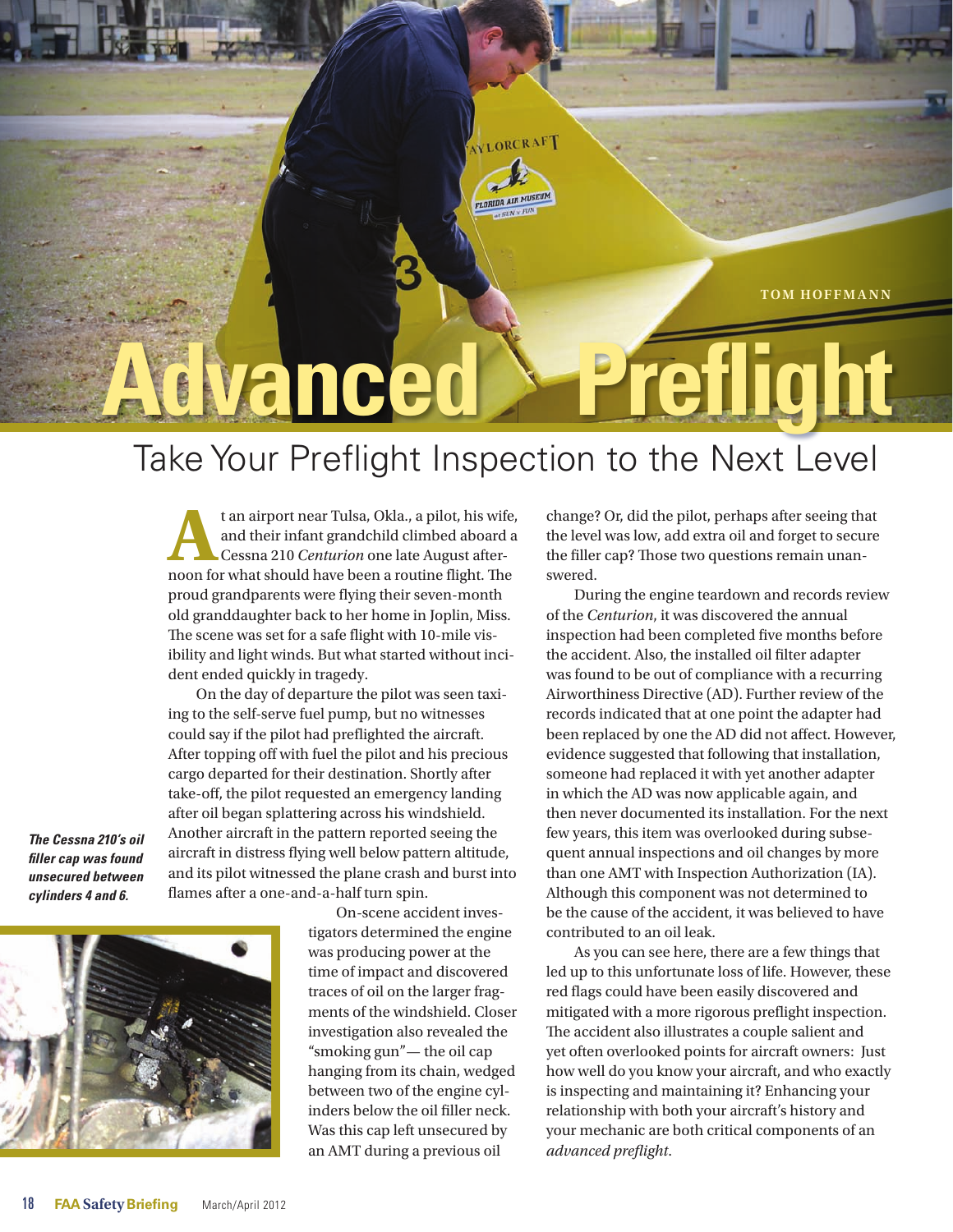#### **Advancing Towards Safety**

*Wait a minute! Advanced preflight? I already follow all the items on my preflight checklist. Do I have to check things differently now, or is this some new checklist I need?* That's a typical reaction FAA Airworthiness Inspector Steve Keesey gets when describing the concept of an advanced preflight. While not advocating an outright replacement for your preflight checklist, Keesey does recommend stepping up your approach to a procedure that can quite possibly make the difference between a safe flight and your last flight.

"Advanced preflight is a program that helps aircraft owners and pilots become more aware of all the safety-related data pertaining to their aircraft," says Keesey. "In addition, it focuses on being more aware of who maintains your aircraft, and how to apply a detailed approach to your preflight inspection based on a review of the aircraft's maintenance history."

As evidence of its importance in helping reduce GA accidents, the FAA Safety Team (FAASTeam) has adopted "advanced preflight" as one of the three core topics of its annual Safety Standown, a nationwide event designed to raise safety awareness for pilots. While loss of control events lead the pack when it comes to GA fatalities, NTSB accident data from 2000-2009 shows poor preflight inspections caused or contributed to 156 GA accidents and 41 fatalities. No one knows how many other accidents may have been indirectly affected by an improper preflight inspection.

Referring to the *Centurion* accident, Keesey notes that an advanced preflight could have helped change the tragic outcome of that flight. "Had the pilot applied better aircraft maintenance history research techniques, he would have discovered the oil filter adapter was out of compliance and had it corrected or replaced well before the flight," he says. "A similar conclusion may have been reached if the pilot had probed a little more into the knowledge and expertise of the AMT working on his aircraft, perhaps prompting a discussion and discovery of the noncompliant part." Keesey also observes that a more thorough walk-around inspection immediately before flight could have made a big difference in this case by allowing the pilot an opportunity to realize the oil filler cap may not have been secured.

#### **Know Your Aircraft**

The backbone of any good preflight inspection begins with knowledge: knowledge of your aircraft's history, its systems and components, and its propensity for possible failures or weak spots—the sometimes inconspicuous items not always covered in an AD or Service Bulletin. A quality records review is the best way to acquire an intimate knowledge of an aircraft's maintenance history. You'll need to include all available resources: logbooks and records, maintenance manuals, ADs, manufac-

*Opposite page top: During the empennage preflight, apply forward, aft, and lifting pressures to all surfaces. Inspect attaching hardware for proper installation and security.*

*Below: (top) Inspect the condition of the control surface structure and associated hardware. Hint: If you see a castellated nut, it should have a cotter pin securing it. If it's a self-locking nut, or one with a locking type washer, rule-of-thumb is to see at least one full thread protrude beyond the top of the securing nut.*

*(bottom) Checking proper operation and position of trim controls is especially important after maintenance or before each flight if you rent/borrow an aircraft. Does the trim move in the correct direction and is there any abnormal noise during operation?*

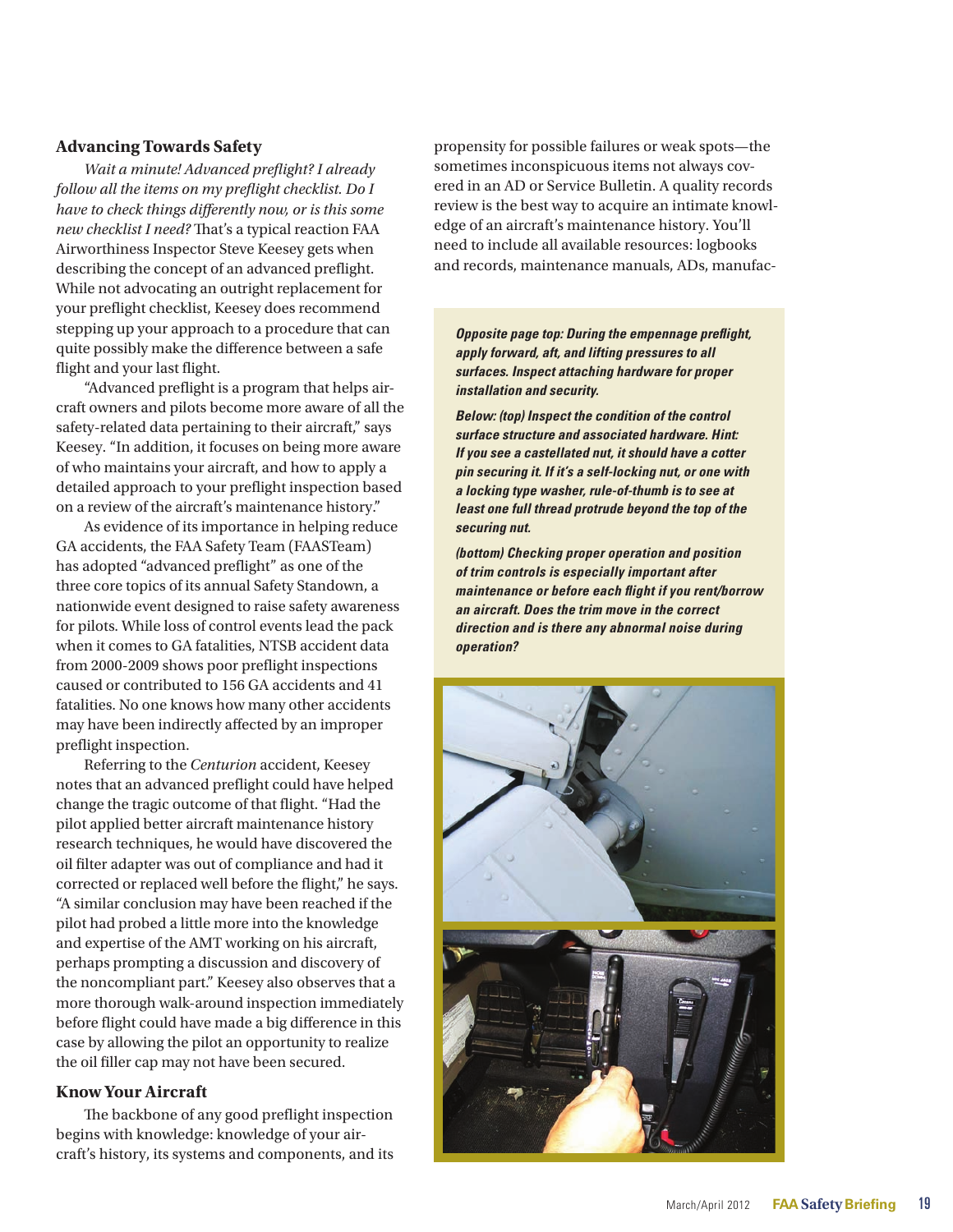

#### **Advanced Preflight Highlighted at Safety Standdown**

For more information on Advanced Preflight, be sure to check out one of the many FAASTeam Safety Standdown seminars in your area this April. A list of events can be found at [http://faasafety.gov/standdown/.](http://faasafety.gov/standdown/)

> turer's service letters and bulletins as well as any repair and alteration history. This can take some detective work, so be sure to ask an AMT, a type club member, or even your local FAASTeam representative for help. Many of the tools to help you find what you need are conveniently available on [www.FAA.](http://www.FAA.gov) [gov](http://www.FAA.gov). You can also request a complete copy of records for your aircraft by going to [http://aircraft.faa.gov/e.](http://aircraft.faa.gov/e.gov/ND/) [gov/ND/](http://aircraft.faa.gov/e.gov/ND/).

If you're not the original owner, you'll also want to know how and where it has been stored (hangar or ramp) and what types of environments it has

### **Advanced preflight is a program that helps aircraft owners and pilots become more aware of all the safety-related data pertaining to their aircraft**

been exposed to (high humidity, salt-water, extreme heat, etc.). Also, ask how much and what type of flying was done (flight training, banner towing, etc.). All

of these conditions affect aircraft in different ways, and many can accelerate the aging process.

#### **Know Your AMT**

Do you know who's maintaining your aircraft? Part of an advanced preflight is getting to know your AMT. Ask questions before a procedure or repair is

done to ensure that the AMT is qualified and has the proper experience with your type of aircraft or component. You can always get a second opinion if you're not comfortable with a specific suggestion or mechanical diagnosis. Building a relationship with an AMT will not only help you learn more about your aircraft, but it may also enable you to feel more comfortable with pointing out items that you're unsure of, or believe need corrective action. Type club members are another good source of information for helping you perform a more advanced preflight. Their expertise with your particular aircraft or flying environment could prove invaluable.

#### **Putting it All Together**

Armed with a greater knowledge of your aircraft and who is maintaining it, you are now ready for the practical application of an advanced preflight: the walk-around inspection. "This inspection is likely your last chance to determine the safe operational condition before a flight," says Keesey, who recommends starting with the manufacturer's checklist if one is available. While most checklists are thorough, they won't always cover everything you need to check. Keesey advises letting a checklist form the basis of your preflight inspection, but warns not to let it set the limits of what you check. "There's no one-size-fits-all when it comes to checklists," says Keesey. "Every aircraft is unique, and so it only follows its preflight be unique too."

For example, if an aircraft's history shows a repair was made (let's say a spar splice) ensure you check the area around that repair during every preflight. Even if the item or area is not easily visible or

*Left to right: 1. During the prop inspection, look for signs of erosion, pitting, and leading or trailing edge damage (nicks). If any of these items are discovered, notify an AMT for assistance in corrective action. Refer to your prop manufacturer's service manual for damage allowable limits.* 

*2. During pitot tube inspection, look for blockage, attaching hardware, and all visible wiring, fittings, and lines.*